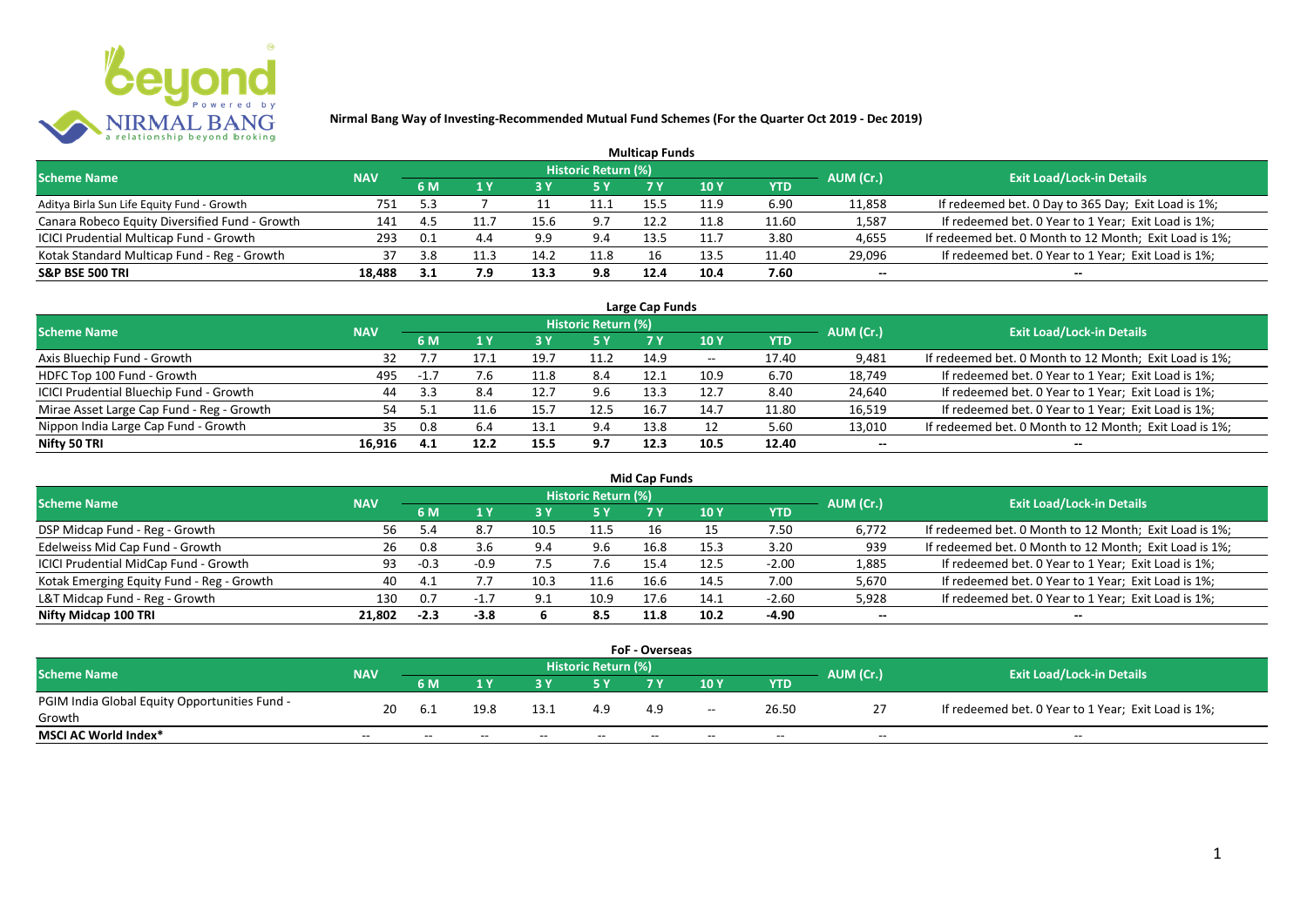

| <b>Scheme Name</b>                               | <b>NAV</b> |     |      |      | Historic Return (%) |      |      |      | AUM (Cr.) | <b>Exit Load/Lock-in Details</b>                    |
|--------------------------------------------------|------------|-----|------|------|---------------------|------|------|------|-----------|-----------------------------------------------------|
|                                                  |            |     |      |      | 5 Y                 |      |      | YTD  |           |                                                     |
| Canara Robeco Emerging Equities - Growth         | 96         | 2.9 |      |      | 12.7                | 19.6 | 18.6 | 7.50 | 5,258     | If redeemed bet. 0 Year to 1 Year; Exit Load is 1%; |
| Invesco India Growth Opportunities Fund - Growth | 36         | 6.8 | 10.8 | 15.4 | 11.2                |      | 12.5 | 9.80 | 2,108     | If redeemed bet. 0 Year to 1 Year; Exit Load is 1%; |
| Principal Emerging Bluechip Fund - Growth        | 106        | 3.9 |      |      | 11.8                | 18   | 14.7 | 5.00 | 2,120     | If redeemed bet. 0 Year to 1 Year; Exit Load is 1%; |
| NIFTY Large Midcap 250 TRI                       | '.318      |     |      | 12.5 | 10.6                | 13.  | 11.4 | 4.60 | $- -$     | $-$                                                 |

| <b>Focused Funds</b>             |            |      |      |       |                            |       |            |       |           |                                                        |  |  |  |
|----------------------------------|------------|------|------|-------|----------------------------|-------|------------|-------|-----------|--------------------------------------------------------|--|--|--|
| <b>Scheme Name</b>               | <b>NAV</b> |      |      |       | <b>Historic Return (%)</b> |       |            |       | AUM (Cr.) | <b>Exit Load/Lock-in Details</b>                       |  |  |  |
|                                  |            | 6 M  |      |       | 5 Y                        |       | <b>10Y</b> | YTD   |           |                                                        |  |  |  |
| Axis Focused 25 Fund - Growth    | 30         | 8.0  | 13.4 | 18.t. | 13.4                       |       | $- -$      | 13.20 | 8.891     | If redeemed bet. 0 Month to 12 Month; Exit Load is 1%; |  |  |  |
| SBI Focused Equity Fund - Growth | 151        | -6.1 |      |       | 12.2                       | ≏ 1⁄1 |            | 14.20 | 6,526     | If redeemed bet. 0 Year to 1 Year; Exit Load is 1%;    |  |  |  |
| <b>S&amp;P BSE 500 TRI</b>       | 18.488     |      | 7.9  | 13.3  | 9.8                        | 12.4  | 10.4       | 7.60  | $- -$     | $- -$                                                  |  |  |  |

|                                                |            |         |         |                     |      | <b>Small Cap Funds</b> |       |            |           |                                                     |
|------------------------------------------------|------------|---------|---------|---------------------|------|------------------------|-------|------------|-----------|-----------------------------------------------------|
| <b>Scheme Name</b>                             | <b>NAV</b> |         |         | Historic Return (%) |      |                        |       |            | AUM (Cr.) | <b>Exit Load/Lock-in Details</b>                    |
|                                                |            | 6 M     | 1 Y     | <b>3Y</b>           | 5 Y  | 7 Y                    | 10Y   | <b>YTD</b> |           |                                                     |
| Franklin India Smaller Companies Fund - Growth | 49         | -8.3    | $-5.9$  |                     |      | 16.6                   | 14.8  | -7.30      | 6,953     | If redeemed bet. 0 Year to 1 Year; Exit Load is 1%; |
| HDFC Small Cap Fund - Growth                   | 38         | $-10.0$ | $-10.4$ | 9.1                 | 9.3  | 13.5                   |       | $-11.10$   | 9,034     | If redeemed bet. 0 Year to 1 Year; Exit Load is 1%; |
| L&T Emerging Businesses Fund - Reg - Growth    | 22         | $-5.0$  | -9      | 8.5                 | 11.3 | $- -$                  | $- -$ | $-10.00$   | 6,006     | If redeemed bet. 0 Year to 1 Year; Exit Load is 1%; |
| SBI Small Cap Fund - Growth                    | 53         | ≺       |         | 14                  | 14.9 | 22.7                   | 17.8  | 4.70       | 3,035     | If redeemed bet. 0 Year to 1 Year; Exit Load is 1%; |
| Nifty Smallcap 100 TRI                         | 6.935      | -8.1    | $-9.4$  |                     | 3.8  | 7.5                    | 6.7   | -11.50     | $- -$     | $- -$                                               |

| ELSS Schemes (Tax Saving u/s 80-C)            |            |        |      |                            |       |           |                                                                                                   |            |           |                                  |  |  |  |
|-----------------------------------------------|------------|--------|------|----------------------------|-------|-----------|---------------------------------------------------------------------------------------------------|------------|-----------|----------------------------------|--|--|--|
| <b>Scheme Name</b>                            | <b>NAV</b> |        |      | <b>Historic Return (%)</b> |       |           |                                                                                                   |            | AUM (Cr.) | <b>Exit Load/Lock-in Details</b> |  |  |  |
|                                               |            | 6 M    |      | <b>3 Y</b>                 |       | <b>7Y</b> | 10Y                                                                                               | <b>YTD</b> |           |                                  |  |  |  |
| Aditya Birla Sun Life Tax Relief 96 - Growth  | 32         | 5.3    | 4.9  | 12.8                       | 11.1  | 15.5      |                                                                                                   | 4.30       | 9,998     | Ni                               |  |  |  |
| Axis Long Term Equity Fund - Growth           | 48         | 7.3    |      | 16.4                       | 12    | 18.4      | $\hspace{0.05cm} \hspace{0.02cm} \hspace{0.02cm} \hspace{0.02cm} \hspace{0.02cm} \hspace{0.02cm}$ | 12.70      | 21,160    | Ni                               |  |  |  |
| IDFC Tax Advantage (ELSS) Fund - Reg - Growth | 54         | $-2.9$ | 0.7  | 11.7                       | 9.6   | 13.7      | 12.6                                                                                              | 0.60       | 2,107     | Ni                               |  |  |  |
| Invesco India Tax Plan - Growth               | 53         | 4.9    | 8.4  | 13                         | 10.6  | 15.6      | 13.8                                                                                              | 8.40       | 977       | Ni                               |  |  |  |
| Mirae Asset Tax Saver Fund - Reg - Growth     | 19         | 6.6    | 12.7 | 17.8                       | $- -$ | $-$       | $\overline{\phantom{a}}$                                                                          | 12.90      | 2,877     | <b>Nil</b>                       |  |  |  |
| S&P BSE 200 TRI                               | 6,011      | 4.0    | 9.3  | 14.1                       | 10.1  | 12.7      | 10.6                                                                                              | 9.20       | --        | $- -$                            |  |  |  |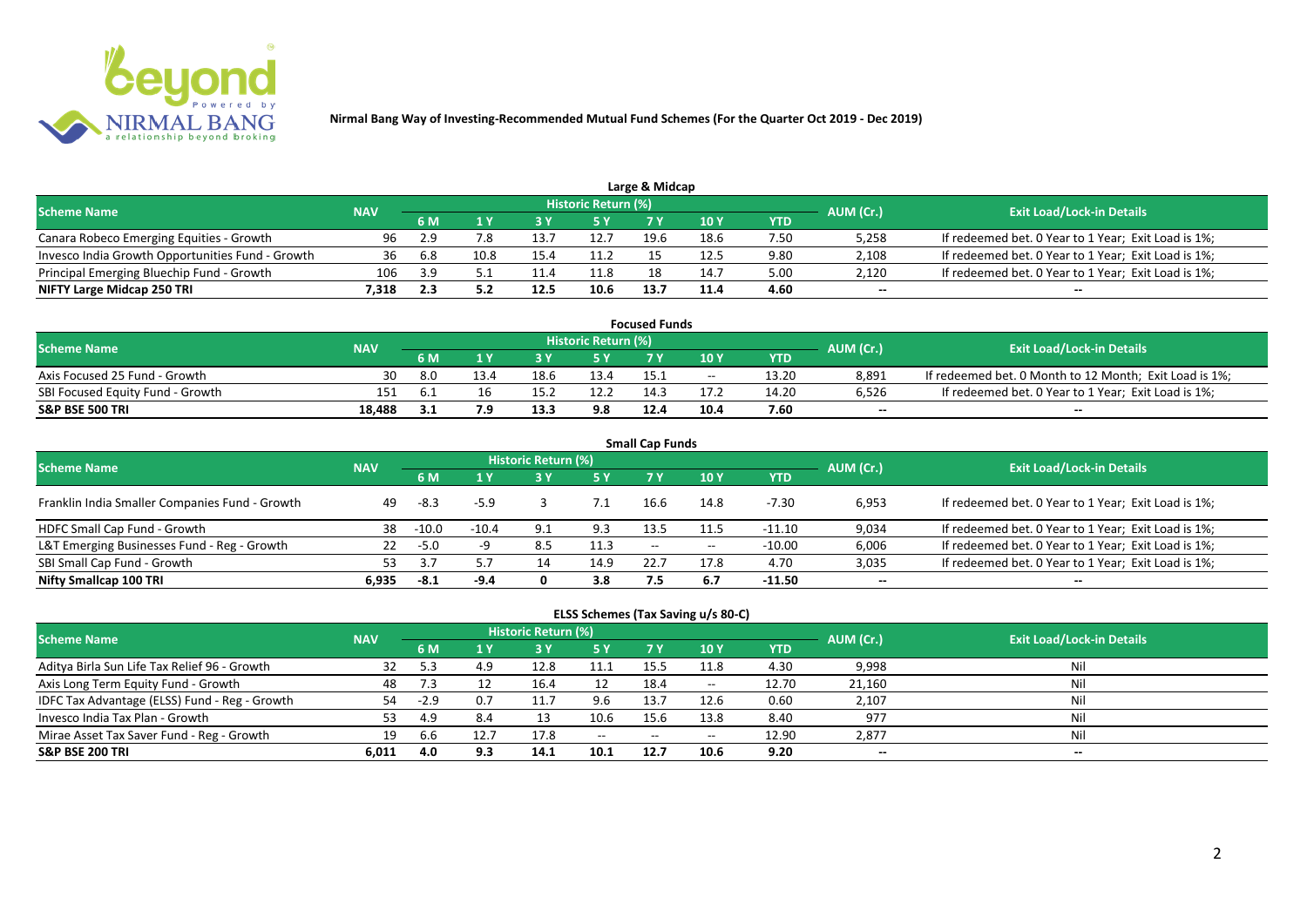

|                                           |            |       |     |                     |      | Contra/Value Fund |      |      |           |                                                     |
|-------------------------------------------|------------|-------|-----|---------------------|------|-------------------|------|------|-----------|-----------------------------------------------------|
| <b>Scheme Name</b>                        | <b>NAV</b> |       |     | Historic Return (%) |      |                   |      |      | AUM (Cr.) | <b>Exit Load/Lock-in Details</b>                    |
|                                           |            | 6 M   | 1 Y |                     | 5 Y  | 7 Y               | 10Y  | YTD  |           |                                                     |
| Kotak India EQ Contra Fund - Reg - Growth | 55         | - 2 Q | 8.8 | 15.1                | 10.3 | 13.2              |      | 9.00 | 883       | If redeemed bet. 0 Year to 1 Year; Exit Load is 1%; |
| Invesco India Contra Fund - Growth        | 49         | 2.3   |     | 13.9                | 11.3 | 16.2              | 12.9 | 4.70 | 4,558     | If redeemed bet. 0 Year to 1 Year; Exit Load is 1%; |
| UTI Value Opportunities Fund - Growth     | 63         | 52    | 8.8 | 11.2                | 6.4  | 10.3              | 10.6 | 8.50 | 4,542     | If redeemed bet. 0 Year to 1 Year; Exit Load is 1%; |
| Nippon India Value Fund - Growth          | 74         |       |     | 11.5                |      | 11.9              | 10.7 | 4.10 | 3,129     | If redeemed bet. 0 Year to 1 Year; Exit Load is 1%; |
| <b>S&amp;P BSE 500 TRI</b>                | 18,488     |       | 7.9 | 13.3                | 9.8  | 12.4              | 10.4 | 7.60 | --        | $-$                                                 |

|                                                        |            |        |      |                     |       | Sector/Thematic |       |       |           |                                                        |
|--------------------------------------------------------|------------|--------|------|---------------------|-------|-----------------|-------|-------|-----------|--------------------------------------------------------|
| <b>Scheme Name</b>                                     | <b>NAV</b> |        |      | Historic Return (%) |       |                 |       |       | AUM (Cr.) | <b>Exit Load/Lock-in Details</b>                       |
|                                                        |            | 6 M    | 1 Y  | 3 Y                 | 5 Y   |                 | 10Y   | YTD   |           |                                                        |
| Canara Robeco Consumer Trends Fund - Reg -             | 42         |        |      | 17.4                | 12.2  | 14.7            | 15    |       | 371       |                                                        |
| Growth                                                 |            | 7.5    | 11.4 |                     |       |                 |       | 11.50 |           | If redeemed bet. 0 Year to 1 Year; Exit Load is 1%;    |
| Mirae Asset Great Consumer Fund - Growth               | 37         | 7.8    | 7.8  | 18.3                | 12.4  | 15.7            | $- -$ | 7.20  | 952       | If redeemed bet. 0 Year to 1 Year; Exit Load is 1%;    |
| <b>ICICI Prudential Technology Fund - Growth</b>       |            | $-2.6$ |      | 12.9                | 8     | 16.9            | 15.3  | 0.50  | 412       | If redeemed bet. 0 Day to 15 Day; Exit Load is 1%;     |
| Nippon India Pharma Fund - Growth                      | 151        | 8.3    | 0.9  | 2.7                 | 4.4   | 11.8            | 13.6  | 0.70  | 2,434     | If redeemed bet. 0 Year to 1 Year; Exit Load is 1%;    |
| BNP Paribas India Consumption Fund - Reg - Growth      | 13         | 10.3   | 16.8 | $- -$               | $- -$ | $- -$           |       | 15.80 | 453       | If redeemed bet. 0 Month to 12 Month; Exit Load is 1%; |
| ICICI Prudential Banking and Financial Services Fund - | 69         | 3.9    | 16.5 | 17.6                | 14.2  | 17.3            | 17.2  | 13.90 | 3,632     | If redeemed bet. 0 Day to 15 Day; Exit Load is 1%;     |
| Retail - Growth                                        |            |        |      |                     |       |                 |       |       |           |                                                        |
| <b>S&amp;P BSE 500 TRI</b>                             | 18.488     | 3.1    | 7.9  | 13.3                | 9.8   | 12.4            | 10.4  | 7.60  |           |                                                        |

| <b>Dynamic Asset Allocation Funds</b>            |            |           |      |                            |       |       |                          |            |           |                                                          |  |  |  |  |
|--------------------------------------------------|------------|-----------|------|----------------------------|-------|-------|--------------------------|------------|-----------|----------------------------------------------------------|--|--|--|--|
| <b>Scheme Name</b>                               | <b>NAV</b> |           |      | <b>Historic Return (%)</b> |       |       |                          |            | AUM (Cr.) | <b>Exit Load/Lock-in Details</b>                         |  |  |  |  |
|                                                  |            | <b>6M</b> | 1 Y  | 3 Y                        | 5 Y   | 7 Y   | <b>10Y</b>               | <b>YTD</b> |           |                                                          |  |  |  |  |
| ICICI Prudential Balanced Advantage Fund - Reg - | 38         |           | 10.3 | 10.4                       | 9.5   | 11.9  | 12.1                     | 9.80       | 28,383    | If redeemed bet. 0 Year to 1 Year; Exit Load is 1%;      |  |  |  |  |
| Growth                                           |            |           |      |                            |       |       |                          |            |           |                                                          |  |  |  |  |
| Invesco India Dynamic Equity Fund - Growth       | 30         |           | 8.8  | 11.1                       | 8.4   | 11.9  | 10.2                     | 8.90       | 912       | If redeemed bet. 0 Month to 3 Month; Exit Load is 0.25%; |  |  |  |  |
| Nippon India Balanced Advantage Fund - Growth    | 94         |           | 7.8  | 10.9                       | 8.5   | 11.2  | 10.7                     | 7.40       | 2,612     | If redeemed bet. 0 Month to 12 Month; Exit Load is 1%;   |  |  |  |  |
| SBI Dynamic Asset Allocation Fund - Reg - Growth | 14         | 3.6       | 5.4  | 10.3                       | $- -$ | $- -$ | $\overline{\phantom{a}}$ | 5.40       | 676       | If redeemed bet. 0 Month to 12 Month; Exit Load is 1%;   |  |  |  |  |
| NIFTY 50 Hybrid Composite Debt 65:35 Index       | 10.466     | 3.3       | 12.4 | 12.5                       | 9.4   |       | 9.9                      | 11.60      | $- -$     | $- -$                                                    |  |  |  |  |

## **Contra/Value Fund**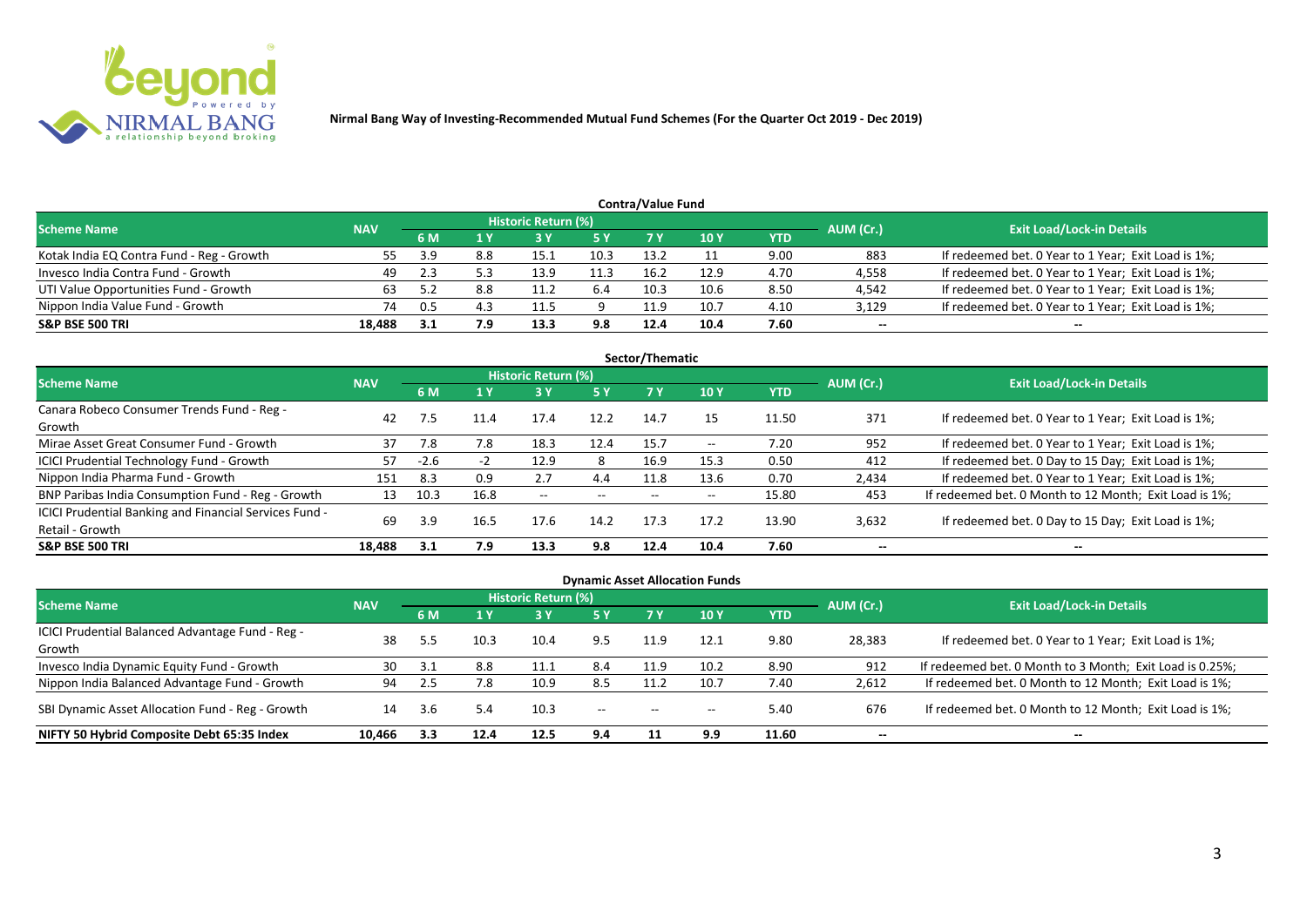

| <b>Hybrid Aggressive</b>                        |            |     |      |                            |           |                          |                 |            |           |                                                        |  |  |  |
|-------------------------------------------------|------------|-----|------|----------------------------|-----------|--------------------------|-----------------|------------|-----------|--------------------------------------------------------|--|--|--|
| <b>Scheme Name</b>                              | <b>NAV</b> |     |      | <b>Historic Return (%)</b> |           |                          |                 |            | AUM (Cr.) | <b>Exit Load/Lock-in Details</b>                       |  |  |  |
|                                                 |            | 6 M |      |                            | 5 Y       |                          | 10 <sub>1</sub> | <b>YTD</b> |           |                                                        |  |  |  |
| HDFC Hybrid Equity Fund - Growth                | 55         | 0.9 | 6.8  | 7.9                        | 55<br>ر.ر | 9.9                      | 8.5             | 6.40       | 20,926    | If redeemed bet. 0 Year to 1 Year; Exit Load is 1%;    |  |  |  |
| ICICI Prudential Equity & Debt Fund - Growth    | 137        |     | 7.8  | 9.6                        | 9.5       | 13.9                     | 13.4            | 7.30       | 23,501    | If redeemed bet. 0 Year to 1 Year; Exit Load is 1%;    |  |  |  |
| Mirae Asset Hybrid - Equity Fund - Reg - Growth | 16         | 4.6 |      |                            | $- -$     | $\overline{\phantom{a}}$ | $- -$           | 10.90      | 3,005     | If redeemed bet. 0 Year to 1 Year; Exit Load is 1%;    |  |  |  |
| SBI Equity Hybrid Fund - Growth                 | 144        |     | 12.9 | 12.1                       | 10.6      | 14.5                     |                 | 12.10      | 31,248    | If redeemed bet. 0 Month to 12 Month; Exit Load is 1%; |  |  |  |
| Canara Robeco Equity Hybrid Fund - Growth       | 167        | 4.9 |      | 11.8                       | 9.9       |                          | 12.4            | 11.00      | 2,701     | If redeemed bet. 0 Year to 1 Year; Exit Load is 1%;    |  |  |  |
| NIFTY 50 Hybrid Composite Debt 65:35 Index      | 10,466     | 3.3 | 12.4 | 12.5                       | 9.4       |                          | 9.9             | 11.60      | $- -$     | $- -$                                                  |  |  |  |

| <b>Arbitrage Fund</b>                      |            |     |   |                     |     |     |     |      |           |                                                          |  |  |  |
|--------------------------------------------|------------|-----|---|---------------------|-----|-----|-----|------|-----------|----------------------------------------------------------|--|--|--|
| <b>Scheme Name</b>                         | <b>NAV</b> |     |   | Historic Return (%) |     |     |     |      | AUM (Cr.) | <b>Exit Load/Lock-in Details</b>                         |  |  |  |
|                                            |            | l M | M | ົ M                 | 1 V |     |     | YTD  |           |                                                          |  |  |  |
| IDFC Arbitrage Fund - Reg - Growth         | 24         |     |   |                     | 6.3 | 6.2 |     | 6.30 | 11.895    | If redeemed bet. 0 Month to 1 Month; Exit Load is 0.25%; |  |  |  |
| Kotak Equity Arbitrage Fund - Reg - Growth | 28         |     |   |                     | 6.2 | 6.2 | b.1 | 6.20 | 17,363    | If redeemed bet. 0 Day to 30 Day; Exit Load is 0.25%;    |  |  |  |
| Nippon India Arbitrage Fund - Growth       |            |     |   |                     |     |     | b.∠ | 6.30 | 10,224    | If redeemed bet. 0 Month to 1 Month; Exit Load is 0.25%; |  |  |  |

|                                          |            |  | <b>Historic Return (%)</b> |       | <b>Equity Saver</b> |       |      |           |                                                        |
|------------------------------------------|------------|--|----------------------------|-------|---------------------|-------|------|-----------|--------------------------------------------------------|
| <b>Scheme Name</b>                       | <b>NAV</b> |  |                            | 5 Y   |                     | 10Y   | YTD  | AUM (Cr.) | <b>Exit Load/Lock-in Details</b>                       |
| Axis Equity Saver Fund - Reg - Growth    | 13         |  | 9.2                        | $ -$  | $- -$               | $- -$ | 7.90 | 813       | If redeemed bet. 0 Month to 12 Month; Exit Load is 1%; |
| <b>HDFC Equity Savings Fund - Growth</b> |            |  |                            | 7.9   |                     | 8.9   | 5.30 | 4,503     | If redeemed bet. 0 Year to 1 Year; Exit Load is 1%;    |
| Kotak Equity Savings Fund - Reg - Growth | 15         |  |                            | 7.9   | $-$                 | $- -$ | 7.40 | 1,869     | If redeemed bet. 0 Year to 1 Year; Exit Load is 1%;    |
| CRISIL Hybrid 50+50 - Moderate Index*    | --         |  |                            | $- -$ | $- -$               | --    | $-$  | $- -$     | $-$                                                    |

|                                  |            |             |       |                            |     | <b>Liquid Funds</b> |            |                 |           |                                  |
|----------------------------------|------------|-------------|-------|----------------------------|-----|---------------------|------------|-----------------|-----------|----------------------------------|
| <b>Scheme Name</b>               | <b>NAV</b> |             |       | <b>Historic Return (%)</b> |     |                     | <b>YTM</b> | Avg             | AUM (Cr.) | <b>Exit Load/Lock-in Details</b> |
|                                  |            | <b>1 W.</b> | ואי י | 1 M                        | 3 M | 1Y                  |            | <b>Maturity</b> |           |                                  |
| Axis Liguid Fund - Growth        | 2.158      |             |       |                            | 5.4 |                     | 5.26       | 0.09            | 30,628    | *Ref Footnote                    |
| IDFC Cash Fund - Reg - Growth    | 2.355      | 4.9         |       | 4.9                        | 5.1 |                     | 5.04       | 0.10            | 11,140    | *Ref Footnote                    |
| Kotak Liguid Fund - Reg - Growth | 3,939      | ے . د       |       | <u>.</u>                   | 5.3 |                     |            | 0.11            | 30,493    | *Ref Footnote                    |
| <b>CRISIL Liquid Fund Index</b>  | $- -$      |             | 5.3   | ں ر                        | 5.8 | $-$                 | $- -$      | $- -$           | --        | $- -$                            |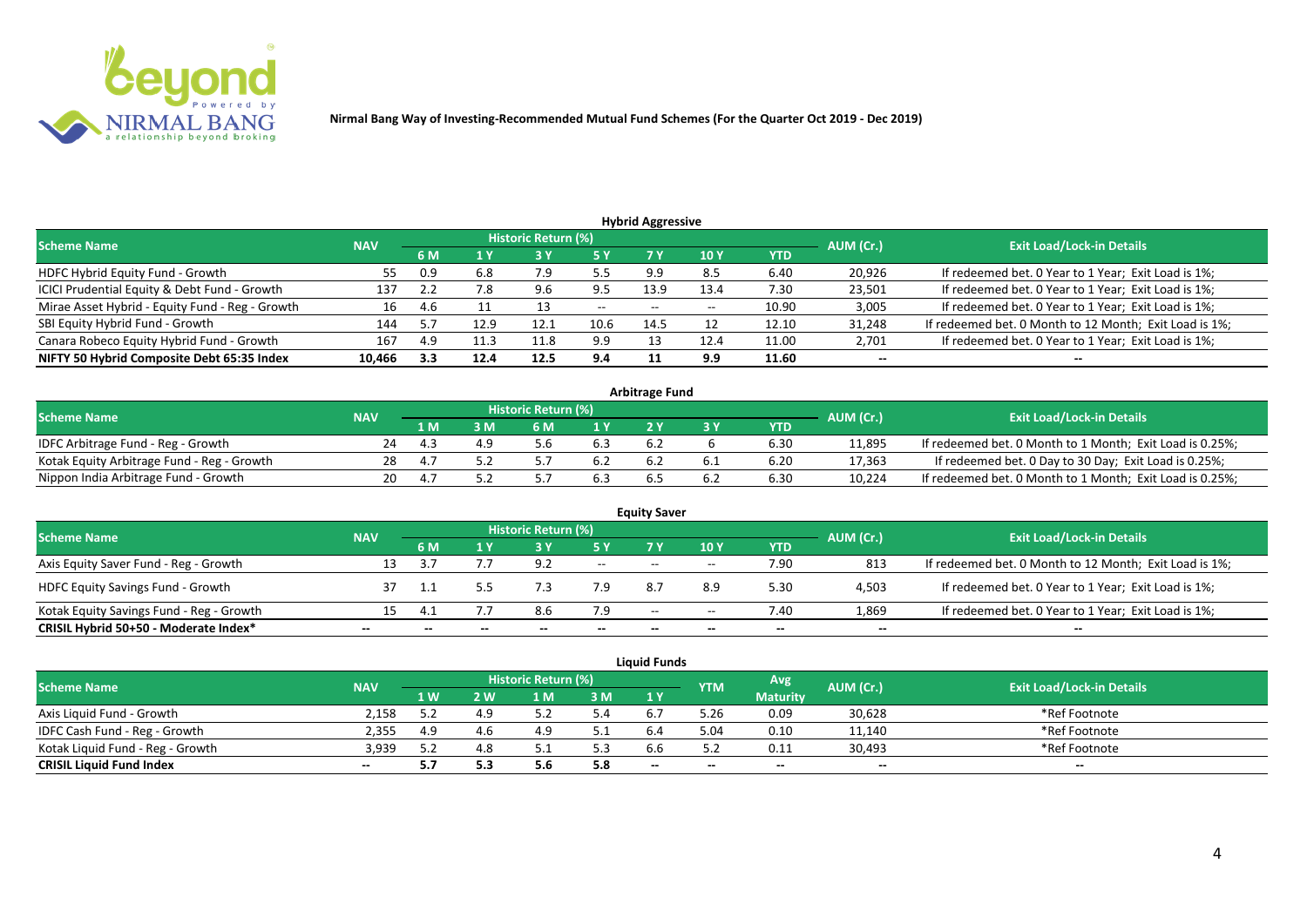

|                                               |            |      |     |                     |       | <b>Ultra Short Fund</b> |            |                 |           |                                  |
|-----------------------------------------------|------------|------|-----|---------------------|-------|-------------------------|------------|-----------------|-----------|----------------------------------|
| <b>Scheme Name</b>                            | <b>NAV</b> |      |     | Historic Return (%) |       |                         | <b>YTM</b> | Avg             | AUM (Cr.) | <b>Exit Load/Lock-in Details</b> |
|                                               |            | 1 M  | M   | 6 M                 | 1Y    | 73 Y                    |            | <b>Maturity</b> |           |                                  |
| IDFC Ultra Short Term Fund - Reg - Growth     |            | 5.8  | b., |                     | 8.2   | $- -$                   | 5.69       | 0.47            | 4,369     | Nil                              |
| Sundaram Ultra Short Term Fund - Reg - Growth | 10         | -4.6 |     | $- -$               | $- -$ |                         |            | 0.43            | 344       | Nil                              |
| L&T Ultra Short Term Fund - Growth            |            |      | 6.1 |                     | 7.8   |                         | ፡.35       | 0.40            | 2,782     | Nil                              |
| <b>NIFTY Ultra Short Duration Debt Index</b>  | 3,988      | -6.0 | 6.6 |                     |       |                         | $- -$      | $-$             | $-$       | $-$                              |

| <b>Money Market Fund</b>                         |            |                |     |                     |       |           |            |                 |           |                                  |  |  |  |  |
|--------------------------------------------------|------------|----------------|-----|---------------------|-------|-----------|------------|-----------------|-----------|----------------------------------|--|--|--|--|
| <b>Scheme Name</b>                               | <b>NAV</b> |                |     | Historic Return (%) |       |           | <b>YTM</b> | <b>Avg</b>      | AUM (Cr.) | <b>Exit Load/Lock-in Details</b> |  |  |  |  |
|                                                  |            | 1 <sub>M</sub> | ЗM  | 6 M                 | 1Y    | <b>3Y</b> |            | <b>Maturity</b> |           |                                  |  |  |  |  |
| Aditya Birla Sun Life Money Manager Fund - Reg - | 264        | 5.6            | 6.2 |                     | 8.2   |           | 5.53       | 0.36            | 11,145    | Nil                              |  |  |  |  |
| Growth                                           |            |                |     |                     |       |           |            |                 |           |                                  |  |  |  |  |
| Franklin India Savings Fund - Growth             | 36         | 5.6            | 6.7 | 8.2                 | 8.7   |           | 5.52       | 0.38            | 5,072     | Nil                              |  |  |  |  |
| Nippon India Money Market Fund - Growth          | 2,981      | 5.8            | 6.6 |                     | 8.3   |           | 5.43       | 0.33            | 3,739     | Ni!                              |  |  |  |  |
| <b>CRISIL Liquid Fund Index</b>                  |            | 5.6            | 5.8 | 6.2                 | $- -$ | --        | --         | $- -$           | $- -$     | $- -$                            |  |  |  |  |

| <b>Short Term Fund</b>                          |            |     |     |                            |      |            |            |                 |           |                                  |  |  |  |  |
|-------------------------------------------------|------------|-----|-----|----------------------------|------|------------|------------|-----------------|-----------|----------------------------------|--|--|--|--|
| <b>Scheme Name</b>                              | <b>NAV</b> |     |     | <b>Historic Return (%)</b> |      |            | <b>YTM</b> | Avg             | AUM (Cr.) | <b>Exit Load/Lock-in Details</b> |  |  |  |  |
|                                                 |            | 1 M | 3 M | 6 M                        | 1Y   | <b>3 Y</b> |            | <b>Maturity</b> |           |                                  |  |  |  |  |
| Axis Short Term Fund - Growth                   | 22         | 2.6 | 7.5 | 11.6                       | 9.8  |            | 6.54       | 2.40            | 3,674     | Nil                              |  |  |  |  |
| HDFC Short Term Debt Fund - Growth              | 22         |     |     | 9.6                        | 9.7  |            | 6.99       | 3.04            | 9,702     | Nil                              |  |  |  |  |
| IDFC Bond Fund - Short Term Plan - Reg - Growth | 41         | 2.0 | 7.4 | 9.5                        | 10.1 |            | 6.51       | 2.12            | 11,356    | Nil                              |  |  |  |  |
| Kotak Bond Short Term Fund - Reg - Growth       |            |     |     | 8.8                        | 9.7  |            | 7.03       | 3.10            | 10,397    | Nil                              |  |  |  |  |
| L&T Short Term Bond Fund - Reg - Growth         |            |     |     |                            | 9.5  |            | 6.35       | 2.18            | 5,025     | Nil                              |  |  |  |  |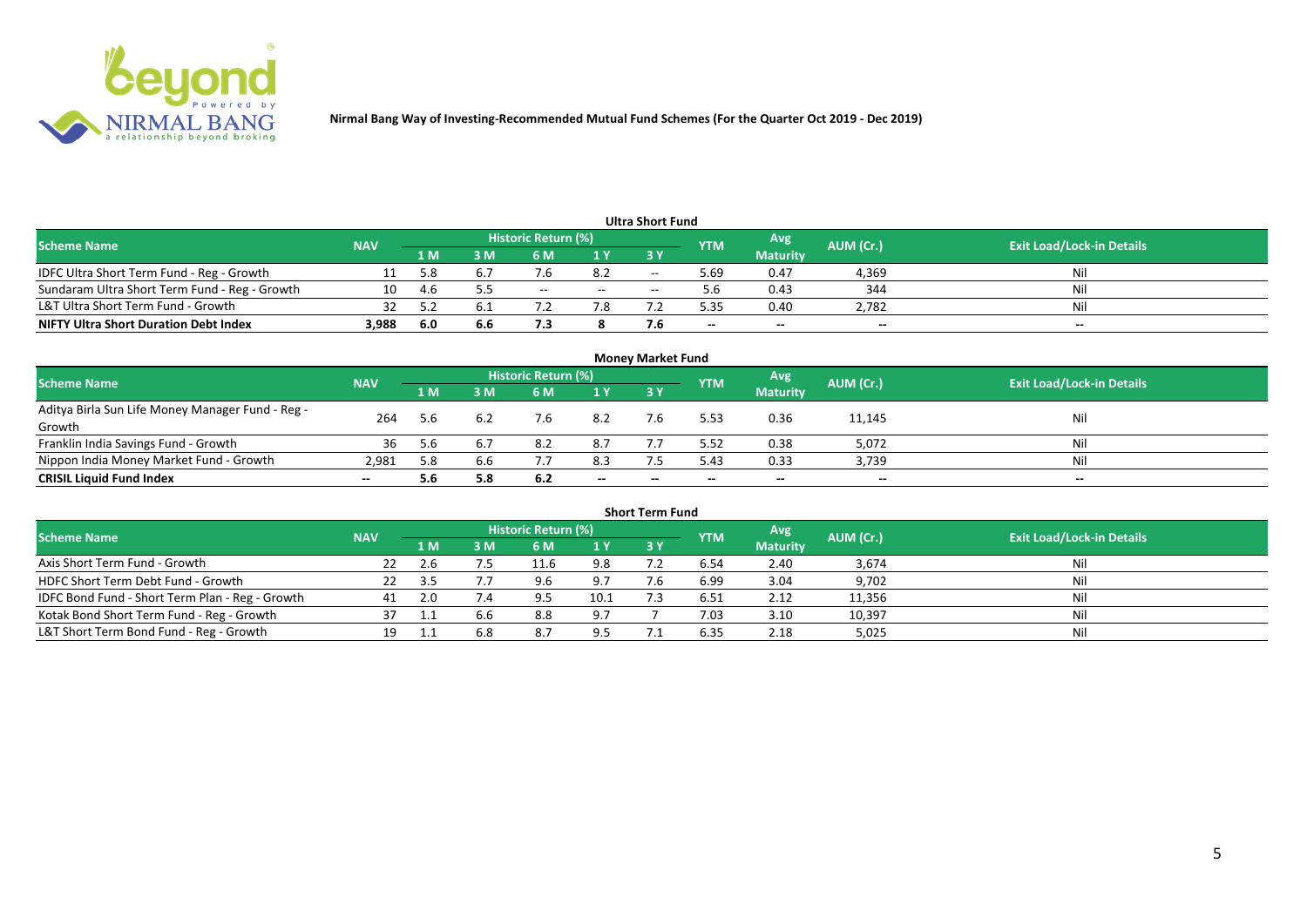

| <b>Low Duration Fund</b>                  |            |                         |     |                            |     |     |      |                 |           |                                  |  |  |  |  |
|-------------------------------------------|------------|-------------------------|-----|----------------------------|-----|-----|------|-----------------|-----------|----------------------------------|--|--|--|--|
| <b>Scheme Name</b>                        | <b>NAV</b> |                         |     | <b>Historic Return (%)</b> |     |     | YTM  | Avg             | AUM (Cr.) | <b>Exit Load/Lock-in Details</b> |  |  |  |  |
|                                           |            | 1 M                     | 3 M | 6 M                        | 1Y  | 3 Y |      | <b>Maturity</b> |           |                                  |  |  |  |  |
| Axis Treasury Advantage Fund - Growth     | 2.214      | - 0<br>4.8              |     | 8.4                        |     |     | 87.د | 0.85            | 4,128     | Ni                               |  |  |  |  |
| Canara Robeco Savings Fund - Reg - Growth |            | 4. .                    |     |                            | 8.3 |     | 69.د | 0.79            | 1,263     | ועו                              |  |  |  |  |
| IDFC Low Duration Fund - Reg - Growth     |            | $\mathbf{\mathbf{\mu}}$ |     |                            | 8.5 |     | 5.81 | 0.90            | 5,204     | Ni                               |  |  |  |  |

| <b>Banking &amp; PSU Bond Funds</b>            |            |     |     |                            |      |            |                |                 |                  |                                  |  |  |  |
|------------------------------------------------|------------|-----|-----|----------------------------|------|------------|----------------|-----------------|------------------|----------------------------------|--|--|--|
| <b>Scheme Name</b>                             | <b>NAV</b> |     |     | <b>Historic Return (%)</b> |      |            | <b>YTM</b>     | Avg             | <b>AUM (Cr.)</b> | <b>Exit Load/Lock-in Details</b> |  |  |  |
|                                                |            | 1 M | ١M  | 6 M                        |      | <b>3 Y</b> |                | <b>Maturity</b> |                  |                                  |  |  |  |
| HDFC Banking and PSU Debt Fund - Reg - Growth  |            |     | ם ד | 9.8                        | 10.5 |            | $^{\prime}.18$ | 3.08            | 4,291            | Nil                              |  |  |  |
| Kotak Banking and PSU Debt Fund - Reg - Growth |            |     |     | $\Omega$                   | 10.8 |            | $6.9^{-}$      | 3.88            | 3,553            | Nil                              |  |  |  |
| IDFC Banking & PSU Debt Fund - Reg - Growth    |            | 0.6 |     |                            |      |            | 6.67           | 3.02            | 12,187           | Nil                              |  |  |  |

|                                                     |            |      |     |                            |     | <b>Corporate Bond Funds</b> |            |                 |           |                                                         |
|-----------------------------------------------------|------------|------|-----|----------------------------|-----|-----------------------------|------------|-----------------|-----------|---------------------------------------------------------|
| <b>Scheme Name</b>                                  | <b>NAV</b> |      |     | <b>Historic Return (%)</b> |     |                             | <b>YTM</b> | Avg             | AUM (Cr.) | <b>Exit Load/Lock-in Details</b>                        |
|                                                     |            | 1 M  | 3 M | 6 M                        | 1 Y | 73 Y                        |            | <b>Maturity</b> |           |                                                         |
| ICICI Prudential Corporate Bond Fund - Reg - Growth | 20         |      |     | 9.1                        | 9.9 |                             |            | 2.58            | 11,096    | Nil                                                     |
| L&T Triple Ace Bond Fund - Reg - Growth             | 50.        | -4.2 | 3.9 |                            |     | 6.1                         | '.51       | 8.48            | 2,047     | If redeemed bet. 0 Month to 3 Month; Exit Load is 0.5%; |
| Kotak Corporate Bond Fund - Std - Growth            | 2,633      |      |     | ດ ?                        | 9.8 |                             | 6.42       | 1.58            | 3,801     | Ni                                                      |

|                                            |            |      |      |                            |     | <b>Credit Risk Fund</b> |            |                 |           |                                                           |
|--------------------------------------------|------------|------|------|----------------------------|-----|-------------------------|------------|-----------------|-----------|-----------------------------------------------------------|
| <b>Scheme Name</b>                         | <b>NAV</b> |      |      | <b>Historic Return (%)</b> |     |                         | <b>YTM</b> | Avg             | AUM (Cr.) | <b>Exit Load/Lock-in Details</b>                          |
|                                            |            | 1 M. | 3 M  | 6 M                        |     | 3Y                      |            | <b>Maturity</b> |           |                                                           |
| ICICI Prudential Credit Risk Fund - Growth | 21         | 9.6  | 10.1 | 10                         | 9.3 | 7.5                     | 9.2        | 2.15            | 11,707    | If redeemed bet. 0 Year to 1 Year; Exit Load is 1%;       |
| Kotak Credit Risk Fund - Reg - Growth      |            | 3.8  | 7.9  | 9.3                        | 8.9 |                         |            | 2.68            | 4,979     | If redeemed bet. 0 Year to 1 Year; Exit Load is 1%;       |
|                                            |            |      |      |                            |     |                         |            |                 |           | If redeemed bet. 0 Month to 12 Month; Exit Load is 3%; If |
| SBI Credit Risk Fund - Growth              |            | -22  |      | 6.2                        | 6.4 | 6.4                     | 8.66       | 2.41            | 5,109     | redeemed bet. 12 Month to 24 Month; Exit Load is 1.5%; If |
|                                            |            |      |      |                            |     |                         |            |                 |           | redeemed bet. 24 Month to 36 Month; Exit Load is 0.75%;   |